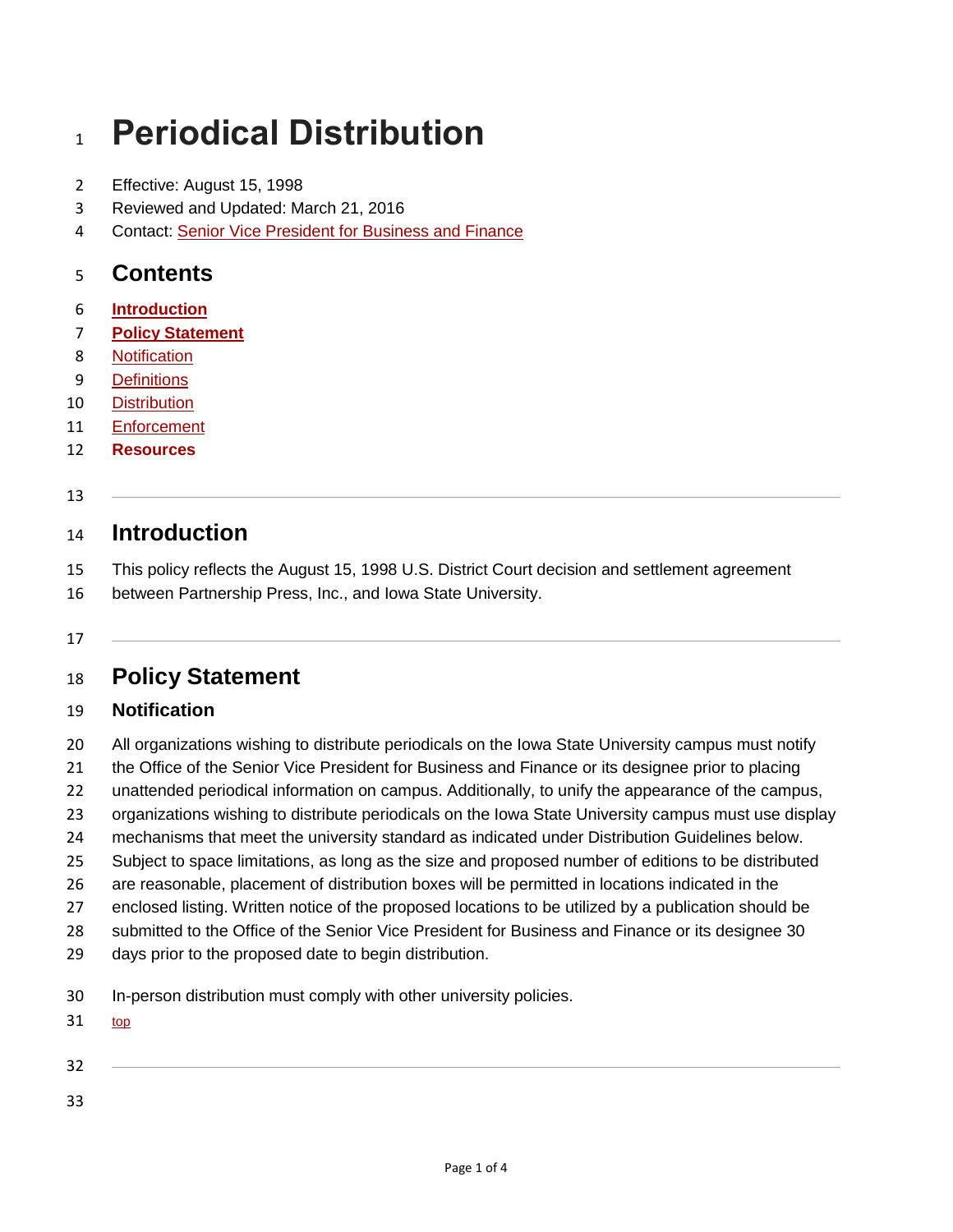#### **Definitions**

- Periodical: A published work distributed on a regular basis such as a newspaper or magazine.
- University-affiliated: Demonstrated connection to an academic program at Iowa State University or
- produced by a registered student or campus organization.

#### 

### **Distribution**

#### **Interior Installations: Distribution Boxes**

- Boxes shall be of wood construction or other approved materials, matching others on campus, and
- complying with university building interior design standards.
- Boxes will be either wall mount or floor units, depending on the space identified as a distribution
- location. Locations will meet all Americans with Disabilities Act architectural guidelines for access to
- the materials, all building and life safety codes, and be subject to space limitations.
- Distribution boxes for free periodicals shall be of wood construction and shall match others on
- campus. The boxes can be purchased through the university. If desired, the requestor can construct
- a prototype based on the university's design (drawings are available), receive approval of the
- prototype from Facilities Planning and Management, and then provide their own for installation at
- approved locations under university supervision.
- Distribution boxes for pay and subscription periodicals shall fit inside a commercially available
- pedestal cabinet. The university-approved cabinet is the Sho-Rackä wood cabinet from Kaspar Wire
- Works, Inc. Acquisition information is available from Facilities Planning and Management.
- On a cost reimbursable basis, Facilities Planning and Management will arrange to fabricate and install distribution boxes for periodicals.
- At a limited number of locations, university units make publications available as a service to clients,
- students, visitors or employees. At these locations, called "drop-off locations" arrangements may be
- made with the unit for publications to be dropped off for placement inside the facility, and distribution
- boxes are not required. Drop-off locations are noted on Exhibit A.
- [top](http://www.policy.iastate.edu/policy/periodicals#top)

#### **Interior Installations: Distribution Locations**

#### *University-affiliated periodicals*

- Distribution shall be limited to approved areas within selected buildings (see Exhibit A for approved
- locations). Periodicals publishing on a non-daily schedule may be required to share distribution
- space with other like periodicals. Distribution areas will be evaluated on an individual basis should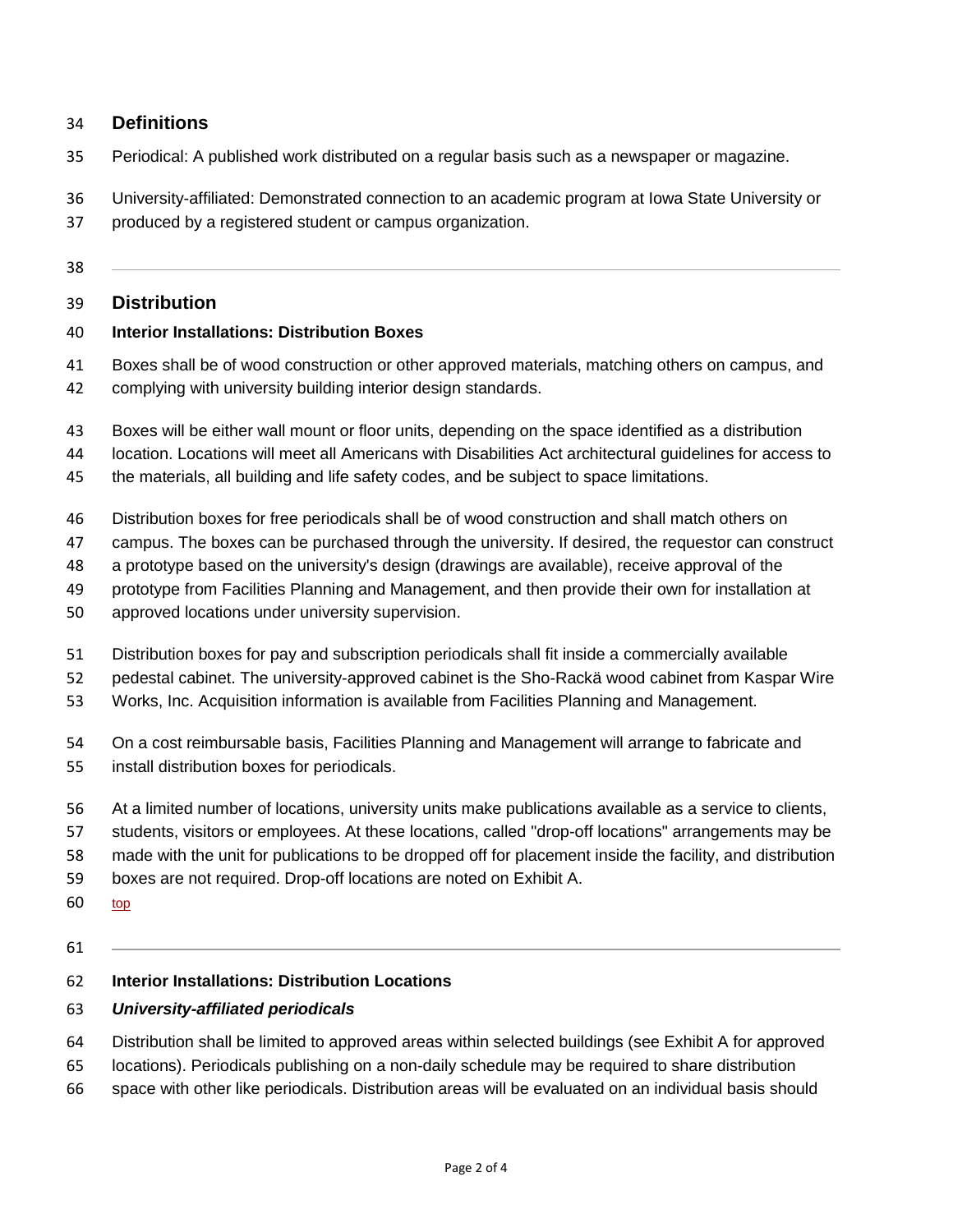- the demand be greater than the available space, or should increasing distribution propose special
- safety problems. If physical space limitations restrict the number of publications that can be
- accommodated at a specific location, a content neutral method of allocating space will be developed.
- University-affiliated publishers are encouraged to coordinate with other publishers distributing at the
- same location so as to assure efficient and safe use of space.

#### *Non-affiliated periodicals*

Distribution shall be limited to approved areas of selected buildings (see Exhibit A for a listing of

approved locations). Periodicals publishing on a non-daily schedule may share distribution space

- with other like periodicals. Distribution areas will be evaluated on an individual basis should the
- demand be greater than the available space, or should increasing distribution propose special safety
- problems. If physical space limitations restrict the number of publications that can be accommodated
- at a specific location, a content neutral method of allocating space will be developed.

#### *Subscription periodicals*

- When subscriptions are required as part of an academic program, distribution of subscriptions may
- be arranged through the academic department.

#### *Mail and carrier delivery*

- Individual carrier or properly addressed periodicals delivered through the mail are subject to
- established university policies for deliveries and mail distribution on campus. Carrier delivery in
- residence halls or the University Student Apartments must comply with Department of Residence
- rules regarding distribution.
- [top](http://www.policy.iastate.edu/policy/periodicals#top)
- 

## **Exterior Installations: Distribution Locations**

- Exterior distribution locations and design standards for both university-affiliated and non-affiliated
- periodicals require approval of the Senior Vice President for Business and Finance or his/her
- designee.
- 

#### **Disposal**

- When delivering new editions of periodicals, delivery staff will remove out-of-date copies of their
- publications and bundling materials, if any, and dispose of them off campus, unless specific
- arrangements have been made with Facilities Planning and Management to use the university
- refuse system at specific locations. A disposal fee may be charged for unauthorized use of campus
- refuse facilities.
- 
-